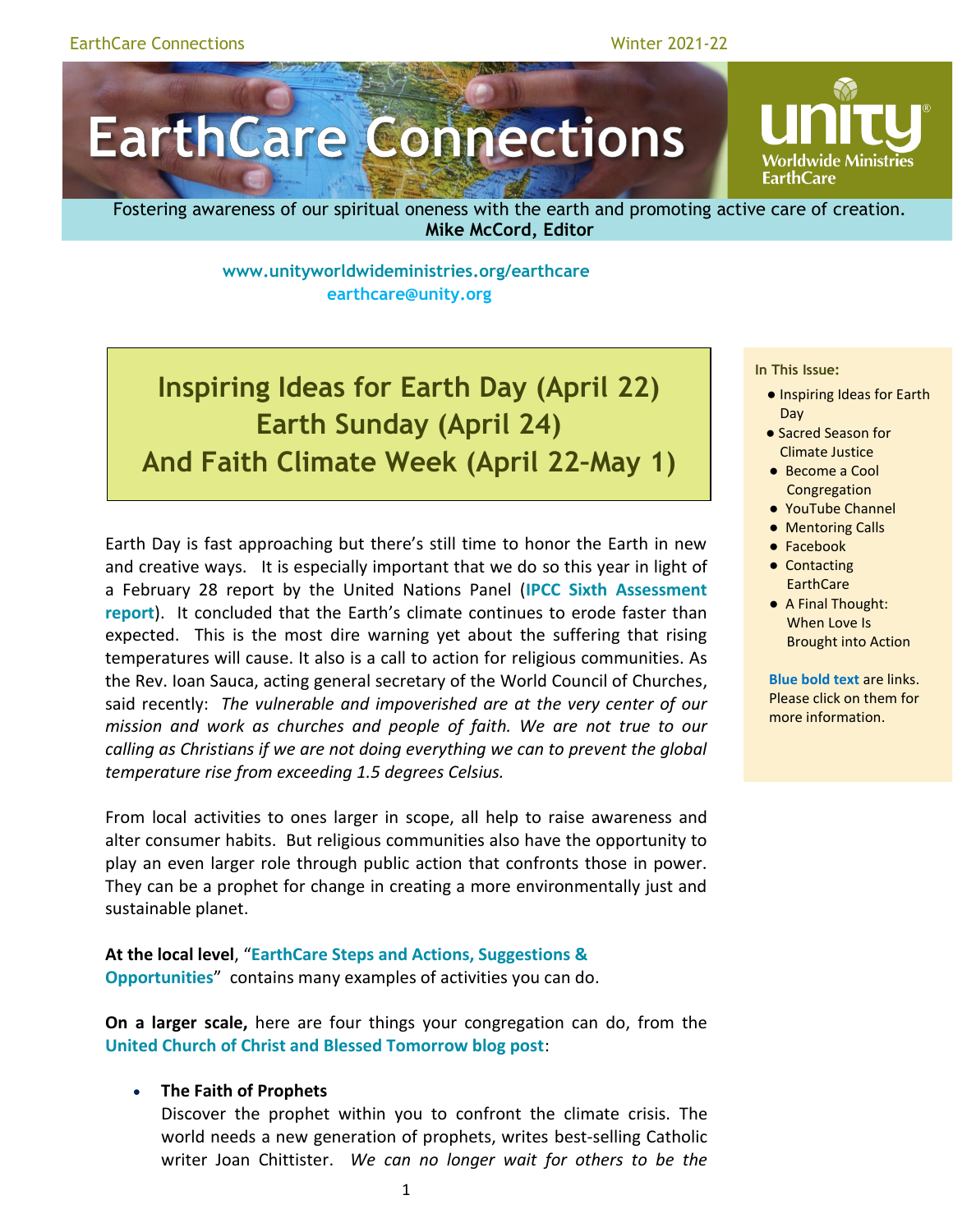*prophets that were needed yesterday. We have to find the prophet in each of us. We are the ones who can make a profound difference right now.*

To answer the urgent call for prophetic action today, **[this online event](https://ucc.zoom.us/webinar/register/WN_te6ia440SGe1g-lnofYcoA)** will focus on what the Hebrew Prophets can teach us as well as what current prophetic leaders have to say. Time: April 23, 2022, 10:30 a.m. (ET).

## ● **Create a Community Climate Collage**

Use the weekend of Saturday, April 23, 2022, to **[prepare a community](https://www.ucc.org/taking-prophetic-action-for-the-earth/) [climate collage](https://www.ucc.org/taking-prophetic-action-for-the-earth/)** that will be delivered in person to the district office of their Congressional Representative or Senator during the week that follows. Here are suggested steps for making that happen:

- 1. Create a Community Climate Collage.
- 2. Deliver the Community Climate Collage.
- 3. Tie your action to a call for specific legislation.

## ● **Weathering the Storm: Faithful Climate Resilience**

Each year, Creation Justice Ministries offers Christian education materials to equip faith communities to protect, restore, and more rightly share God's creation. The 2022 theme is **["Weathering the](https://creationjustice.salsalabs.org/weatheringthestorm/index.html)  [Storm"](https://creationjustice.salsalabs.org/weatheringthestorm/index.html)** and focuses on faithful climate resilience and action.



## ● **Focus on the Children during Faith Climate Action Week (April 22–May 1, 2022).**

Sponsored by Interfaith Power & Light (IPL), **[this year's theme](https://www.interfaithpowerandlight.org/)** is *Sacred Trust: Our Children's Right to a Livable Future.*

## **Sacred Season for Climate Justice**

Greenfaith states the matter plainly:

*The climate crisis means that diverse religious communities must share the urgent message during these sacred days: climate justice now!*

During the **[Sacred Season](https://greenfaith.org/sacred-season)**, religious partners of Greenfaith around the globe are offering powerful messages or sacred rituals for climate justice. Drawing on their core values and in a spirit of compassion, love and justice, Greenfaith is shifting the narrative by calling for an end to new fossil fuel projects and deforestation and a rapid, just transition to a sustainable future.

Because religious communities have a unique role to play in changing the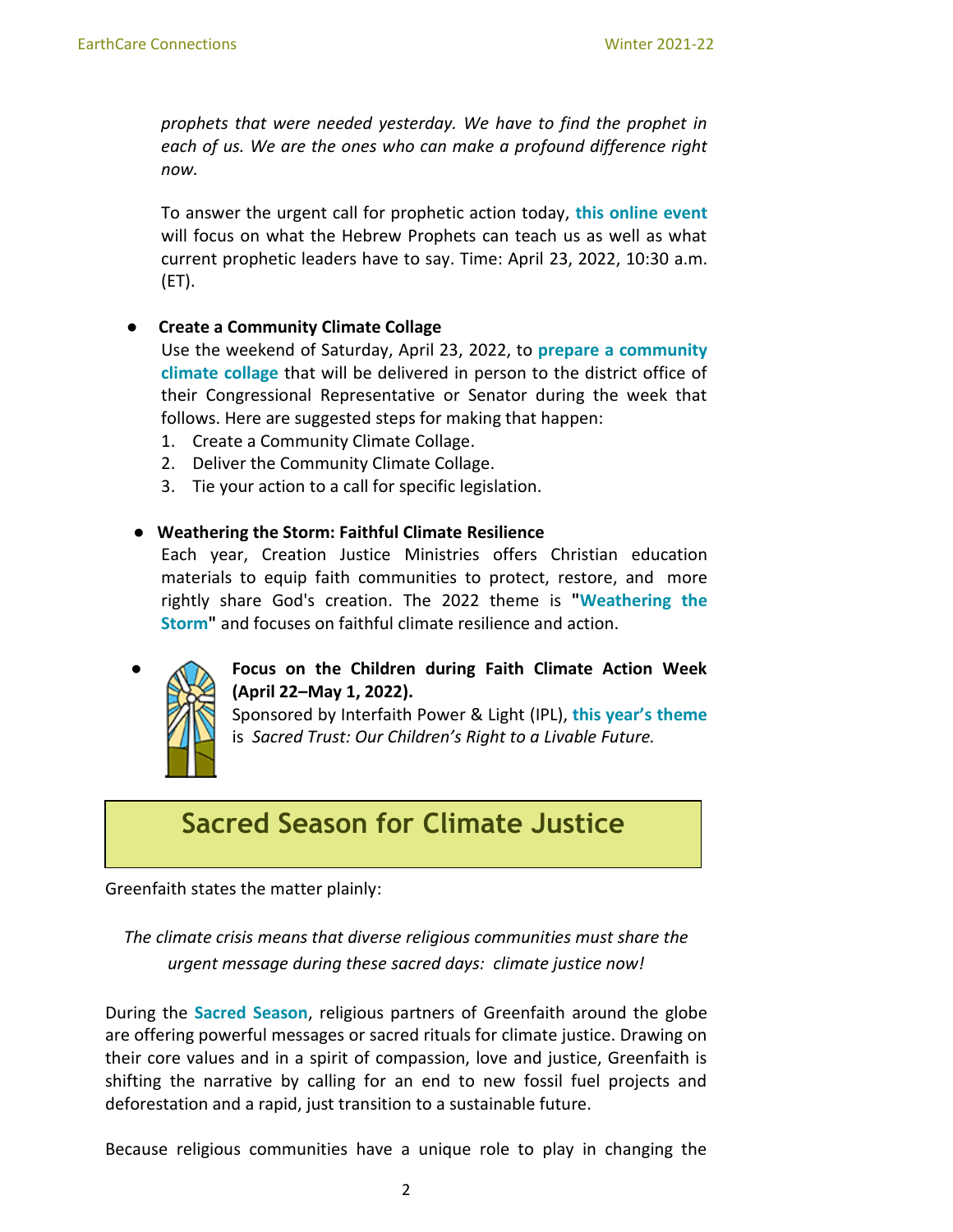hearts and minds of billions of people, Greenfaith is inviting spiritual resources, rituals, prayers, talking points, and other pieces for use and adaptation during this Sacred Season for Climate Justice.

Each submission should boldly call for the end of new fossil fuel extraction, the phase out of current fossil fuels, and/or support a just climate transition, rooted in clear faith language.

Unity Worldwide Ministries through its EarthCare Team is proud to have submitted a statement in support of Season of Climate Justice and Climate Action. Prepared by Cylvia Hayes, it reads in part:

*Unity Worldwide Ministries supports and affirms an end to the desecration of Nature, and bold action in stopping climate injustice for all species and human populations who are disproportionately harmed by climate pollution, fossil fuel extraction and consumption, and the resulting ecological destabilization.* 

We hope to use the statement to build momentum for Faith, Climate, Action later this year. The complete statement can be found in the **[EarthCare folder](https://docs.google.com/document/d/1Q057PtiUOepJLO0Ch_0w33AN50LAzjca/edit?usp=sharing&ouid=109305717646028520568&rtpof=true&sd=true)  [on Google Drive](https://docs.google.com/document/d/1Q057PtiUOepJLO0Ch_0w33AN50LAzjca/edit?usp=sharing&ouid=109305717646028520568&rtpof=true&sd=true)**.

Please join EarthCare and **[submit your own statement](https://docs.google.com/forms/d/e/1FAIpQLSfp_Nml_uc9L5MZgs9NKHMi4Xfc2RZIw4GvaigiZEplZb14ew/viewform)** in support of Greenfaith's *Season of Climate Justice and Climate Action.*

## **Become a Cool Congregation**



Every year Interfaith Power and Light (IPL) invites congregations to submit ways in which they have responded

to climate change through the reduction of their carbon footprint. Thanks to a generous donor in 2022 IPL was able to increase the award amount of the top winners in each category to \$1,500 and also award 12 runners-up with \$500 each!

Whether a small or large congregation, rural or urban, these projects demonstrate that when we work together, we can create positive change, save energy and money, and live out our calling to care for our Sacred Earth.

Challenge winners and runners-up are awarded in six categories that include planning, energy efficiency, renewable energy, grounds, electric vehicles, and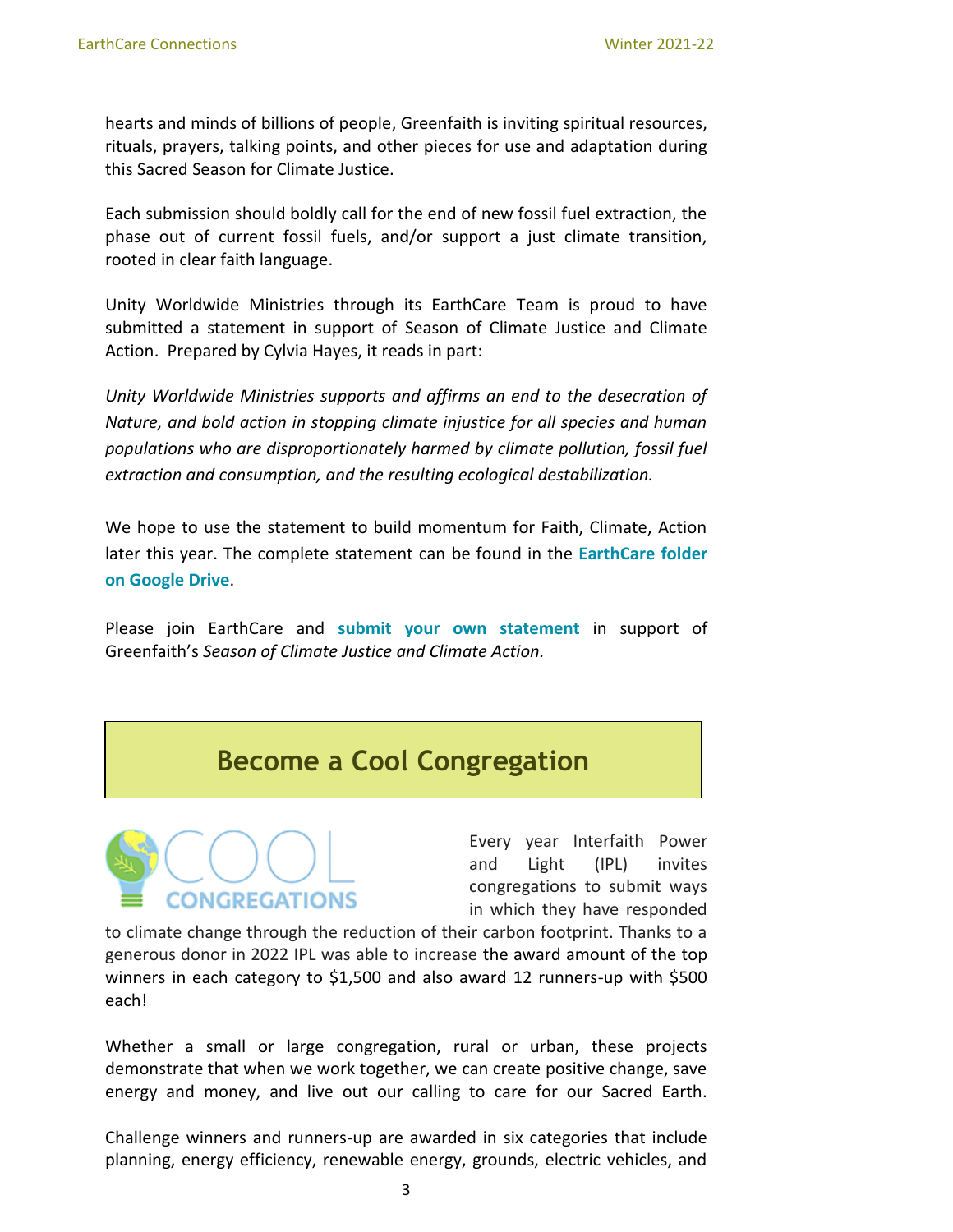community inspiration.

Although 2022 awards have been announced, it's not too early to begin planning for 2023 to be a **[Cool Congregation](https://www.coolcongregations.org/)**!

# **YouTube Channel**



Hosted by Core Team member Mary Gerken, EarthCare's YouTube channel has 80 links to EarthCare Unity messages as well as on the topics of social justice, education, spiritual practices, poems and inspiration, and music videos.

**[View the videos](http://www.youtube.com/channel/UC4iYARFqsqLhuodoDC52R5Q/playlists)** on YouTube.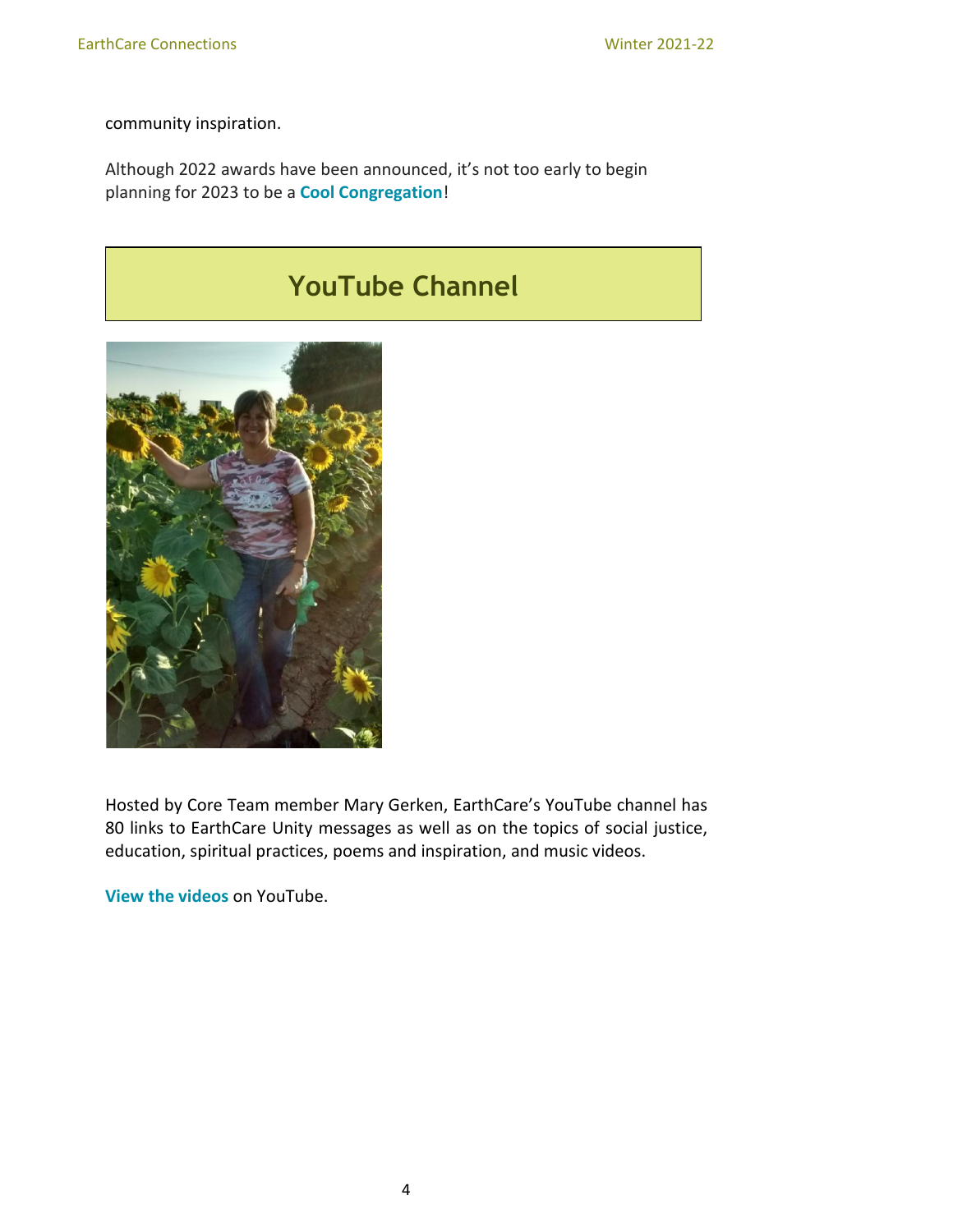## **Mentoring Calls**



David Cordova from Unity of San Antonio facilitates these calls on the third Saturday of each month, at 11 a.m. (CT). For more information, contact David at davecordova@msn.com, or call 210-825-8422.

A different topic is highlighted at each call followed by a discussion that can go many directions. One of the benefits of participating in these calls is that they provide a way for you to connect with other churches in your

respective region and open new avenues to collaborate.

# **Facebook**



EarthCare's [Facebook page](about:blank) provides timely information and comments regarding our environment! Its usage continues to grow as we currently have 1,544 followers. Please go to:

#### **[www.facebook.com/UnityEarthCare](about:blank)**

The page is maintained by UET member Beth Remmes of Unity Atlanta, Peachtree Corners, Georgia.